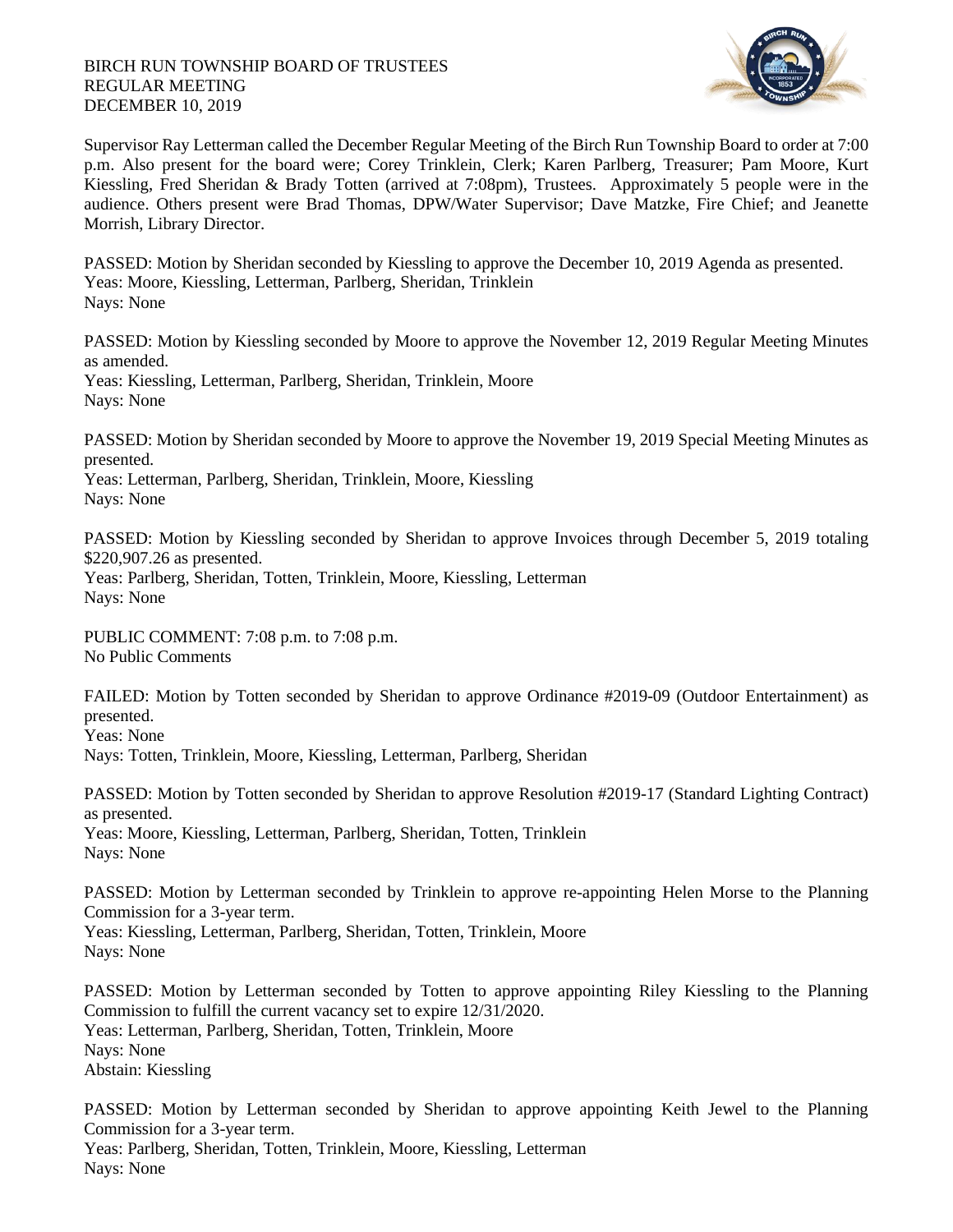PASSED: Motion by Letterman seconded by Sheridan to approve re-appointing Dale Trinklein Jr. to the Zoning Board of Appeals for a 3-year term. Yeas: Sheridan, Totten, Moore, Kiessling, Letterman, Parlberg Nays: None Abstain: Trinklein

PASSED: Motion by Letterman seconded by Totten to approve re-appointing Steve Schaar to the Zoning Board of Appeals to fulfill the current vacancy set to expire 12/31/2020. Yeas: Moore, Kiessling, Letterman, Parlberg, Sheridan, Totten, Trinklein Nays: Parlberg, Sheridan

PASSED: Motion by Letterman seconded by Sheridan to approve re-appointing Don Morse to the Downtown Development Authority for a 4-year term. Yeas: Totten, Trinklein, Moore, Kiessling, Letterman, Parlberg, Sheridan Nays: None

PASSED: Motion by Letterman seconded by Totten to approve re-appointing Paul Glanz to the Downtown Development Authority for a 4-year term. Yeas: Moore, Kiessling, Letterman, Parlberg, Sheridan, Totten, Trinklein Nays: None

PASSED: Motion by Letterman seconded by Moore to approve re-appointing the Representative of an Engineering Firm to the Construction Board of Appeals for a 2-year term. Yeas: Kiessling, Letterman, Parlberg, Sheridan, Totten, Trinklein, Moore Nays: None

PASSED: Motion by Letterman seconded by Moore to approve re-appointing the Thomas A. Gerken to the Construction Board of Appeals for a 2-year term. Yeas: Letterman, Parlberg, Sheridan, Totten, Trinklein, Moore, Kiessling Nays: None

PASSED: Motion by Letterman seconded by Totten to approve re-appointing the Mark A. Latch to the Construction Board of Appeals for a 2-year term. Yeas: Parlberg, Sheridan, Totten, Trinklein, Moore, Kiessling, Letterman

Nays: None

PASSED: Motion by Letterman seconded by Sheridan to approve re-appointing the Patrick Peterson to the Construction Board of Appeals for a 2-year term. Yeas: Sheridan, Totten, Trinklein, Moore, Kiessling, Letterman, Parlberg Nays: None

PASSED: Motion by Letterman seconded by Moore to approve re-appointing the Ronald Wheatley to the Construction Board of Appeals for a 2-year term. Yeas: Totten, Trinklein, Moore, Kiessling, Letterman, Parlberg, Sheridan Nays: None

PASSED: Motion by Letterman seconded by Sheridan to approve re-appointing the Samuel Placher to the Construction Board of Appeals for a 2-year term. Yeas: Moore, Kiessling, Letterman, Parlberg, Sheridan, Totten, Trinklein Nays: None

PASSED: Motion by Sheridan seconded by Trinklein to approve continuing with our current auditing firm, Gardner Provenzano, Thomas & Luplow for another three years as presented. Yeas: Kiessling, Letterman, Parlberg, Sheridan, Totten, Trinklein, Moore Nays: None